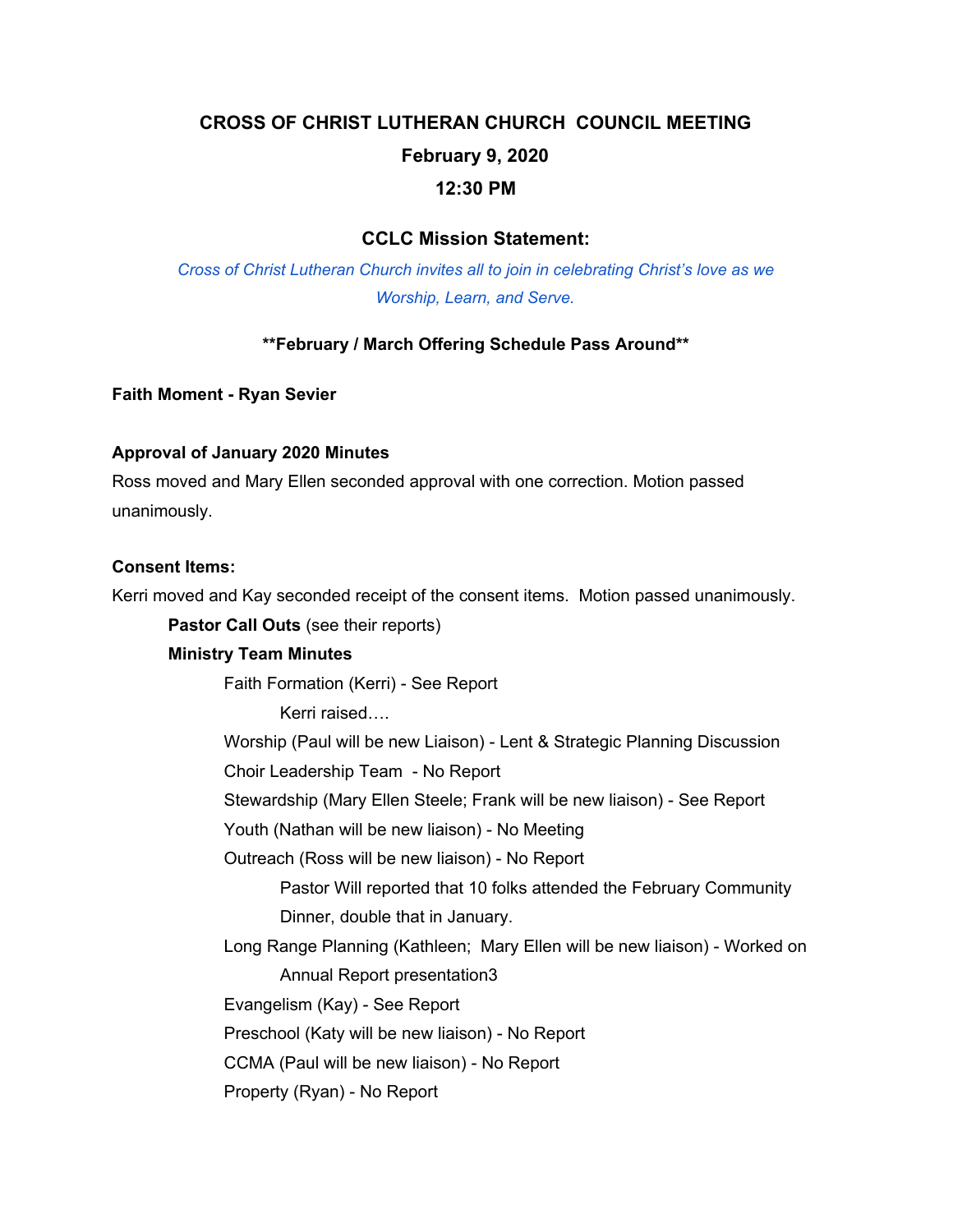## **SubTeam Reports**

- Finance Team No Meeting
- Safety Task Force Discussed safety priorities and follow up on office door video intercom system
- HR Team No Meeting
- Tech Team No Meeting

## **UNFINISHED BUSINESS**

1. Video Intercom System (door cameras)

Dawn moved and Frank seconded to approve both door cameras/intercoms at a maximum of \$3200. Discussion was that Pastor Kathy will ask the preschool if they can contribute to the cost.

Motion passed unanimously.

## **NEW BUSINESS**

1. Pastor Housing Allowance

A motion was duly made by Frank, seconded by Ryan, and approved that the ministry compensation paid to Rev. Kathleen Armstrong during the year 2020 include a designated housing (or parsonage/manse/rectory) allowance in the amount of \$45,000. This amount shall remain in effect annually until amended or rescinded.

A motion was duly made by Frank, seconded by Ryan, and approved that the ministry compensation paid to Rev. William Johnson during the year 2020 include a designated housing (or parsonage/manse/rectory) allowance in the amount of \$25,000 This amount shall remain in effect annually until amended or rescinded.

2. Eagle Project: Labyrinth - Alex Bell

Pastor Will introduced Alex regarding Alex's Eagle Scout project. This project will be a prayer labyrinth next to the GaGa pit outside the church. Approximately 40 feet by 40 feet in size, it is meant to assist in contemplation and prayer. Total costs will be about \$800. The project is scheduled to begin with fund raising in February and March then construction beginning in May with completion before July,

Kerri moved and Nathan seconded to approve Alex's project. Discussion centered on the fact that the labyrinth will be low maintenance (checked with Ed Painz). Motion was approved.